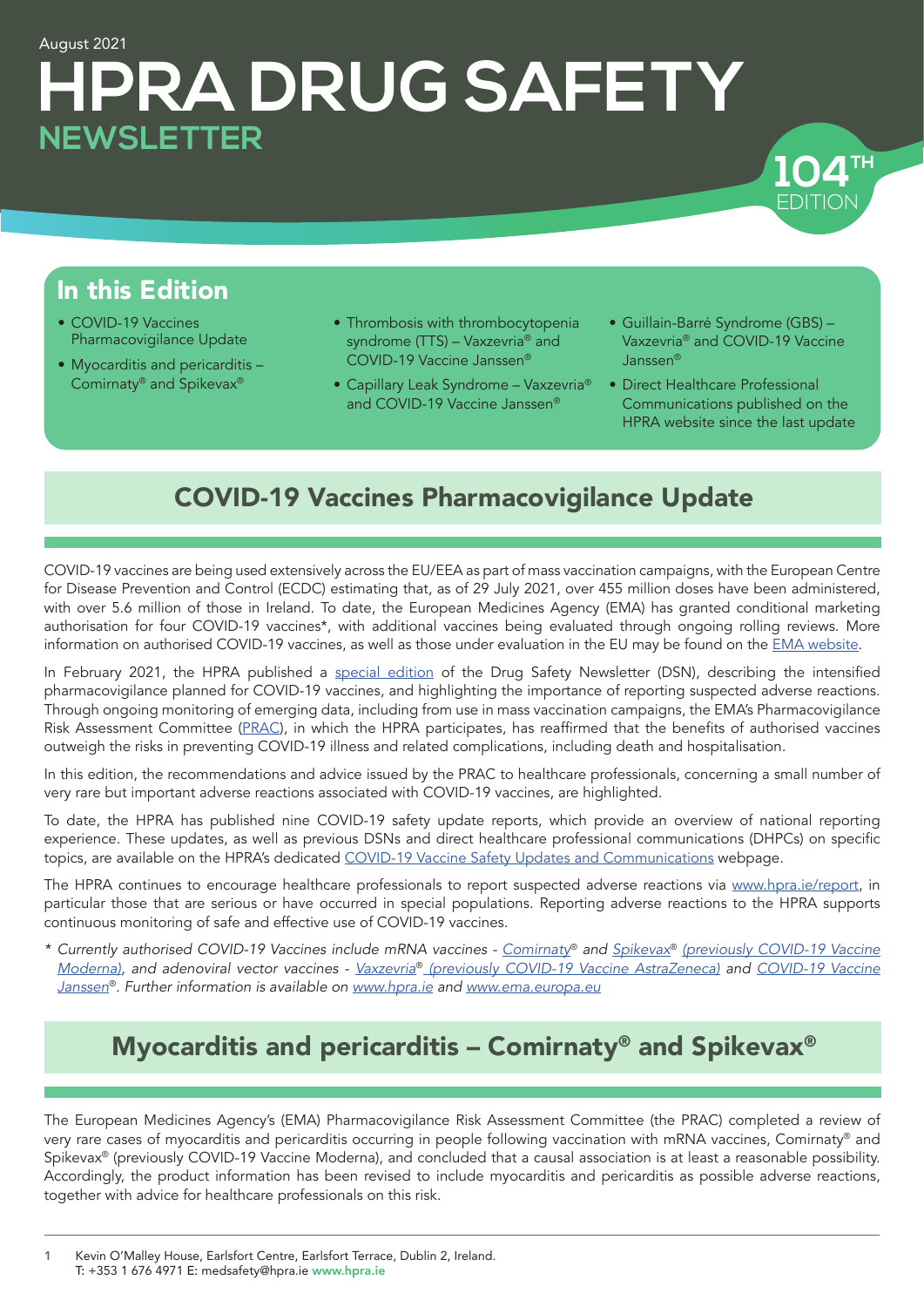Myocarditis and pericarditis are inflammatory diseases of the heart that can typically occur following an infection or due to autoimmune disease. Symptoms can vary but often include breathlessness, palpitations, and chest pain. People with myocarditis or pericarditis may require specialist treatment.

The PRAC review considered all available evidence, including an in-depth evaluation of very rare cases reported in the EU/EEA. As of 31 May 2021, 145 cases of myocarditis were reported among people who received Comirnaty® and 19 cases among people who received Spikevax®. The PRAC also reviewed reports of 138 cases of pericarditis following the use of Comirnaty® and 19 cases following the use of Spikevax®. Around 177 million doses of Comirnaty® and 20 million doses of Spikevax® had been given in the EU/EEA at that time.

The cases of myocarditis and pericarditis reviewed have primarily occurred within 14 days after vaccination, more often in younger men and after the second dose. Five cases that occurred in the EU/EEA were fatal. The individuals were either of advanced age or had concomitant diseases. The available data suggest that the course of myocarditis and pericarditis following vaccination is similar to the course of myocarditis and pericarditis in general.

The product information (Summary of Product Characteristics (SmPC) and Package Leaflet (PL)) for the mRNA vaccines, [Comirnaty®](https://www.ema.europa.eu/en/medicines/human/EPAR/comirnaty#product-information-section) and [Spikevax®](https://www.ema.europa.eu/en/medicines/human/EPAR/spikevax-previously-covid-19-vaccine-moderna#product-information-section), has been updated to include warnings and precautions for myocarditis and pericarditis and to list these as possible adverse reactions with frequency 'not known'.

The relevant market authorisation holders (MAHs), in agreement with the HPRA, have issued a [Direct Healthcare Professional](https://www.hpra.ie/docs/default-source/default-document-library/important-safety-information---covid-19-mrna-vaccines-comirnaty-and-spikevax00f10f2697826eee9b55ff00008c97d0.pdf?sfvrsn=0) [Communication \(DHPC\)](https://www.hpra.ie/docs/default-source/default-document-library/important-safety-information---covid-19-mrna-vaccines-comirnaty-and-spikevax00f10f2697826eee9b55ff00008c97d0.pdf?sfvrsn=0), which includes advice to healthcare professionals.

The PRAC will continue to monitor emerging data regarding myocarditis and pericarditis for all COVID-19 vaccines and will take further actions as necessary.

### Advice to Healthcare Professionals

- Healthcare professionals should be alert to the signs and symptoms of myocarditis and pericarditis in people who have received Comirnaty® or Spikevax®.
- Those vaccinated should be instructed to seek immediate medical attention if they experience (acute or persisting) chest pain, palpitations or shortness of breath.
- People with myocarditis or pericarditis may require specialist treatment. Healthcare professionals should consult the applicable clinical guidance and/or consult specialists (e.g. cardiologists) to diagnose and treat these conditions.

### Key Message

Cases of myocarditis and pericarditis have been reported very rarely following vaccination with the COVID-19 mRNA vaccines Comirnaty® and Spikevax®.

The cases primarily occurred within 14 days after vaccination, more often in younger men and after the second dose.

Available data suggest that the course of myocarditis and pericarditis following vaccination is similar to the course of myocarditis and pericarditis in general.

Healthcare professionals should be alert to the signs and symptoms of myocarditis and pericarditis.

Healthcare professionals should advise vaccinated individuals to seek immediate medical attention should they experience chest pain, shortness of breath, or palpitations.

Healthcare professionals are encouraged to report suspected adverse reactions, including adverse events of special interest, such as myocarditis or pericarditis, to the HPRA via [www.hpra.ie/report.](http://www.hpra.ie/homepage/about-us/report-an-issue)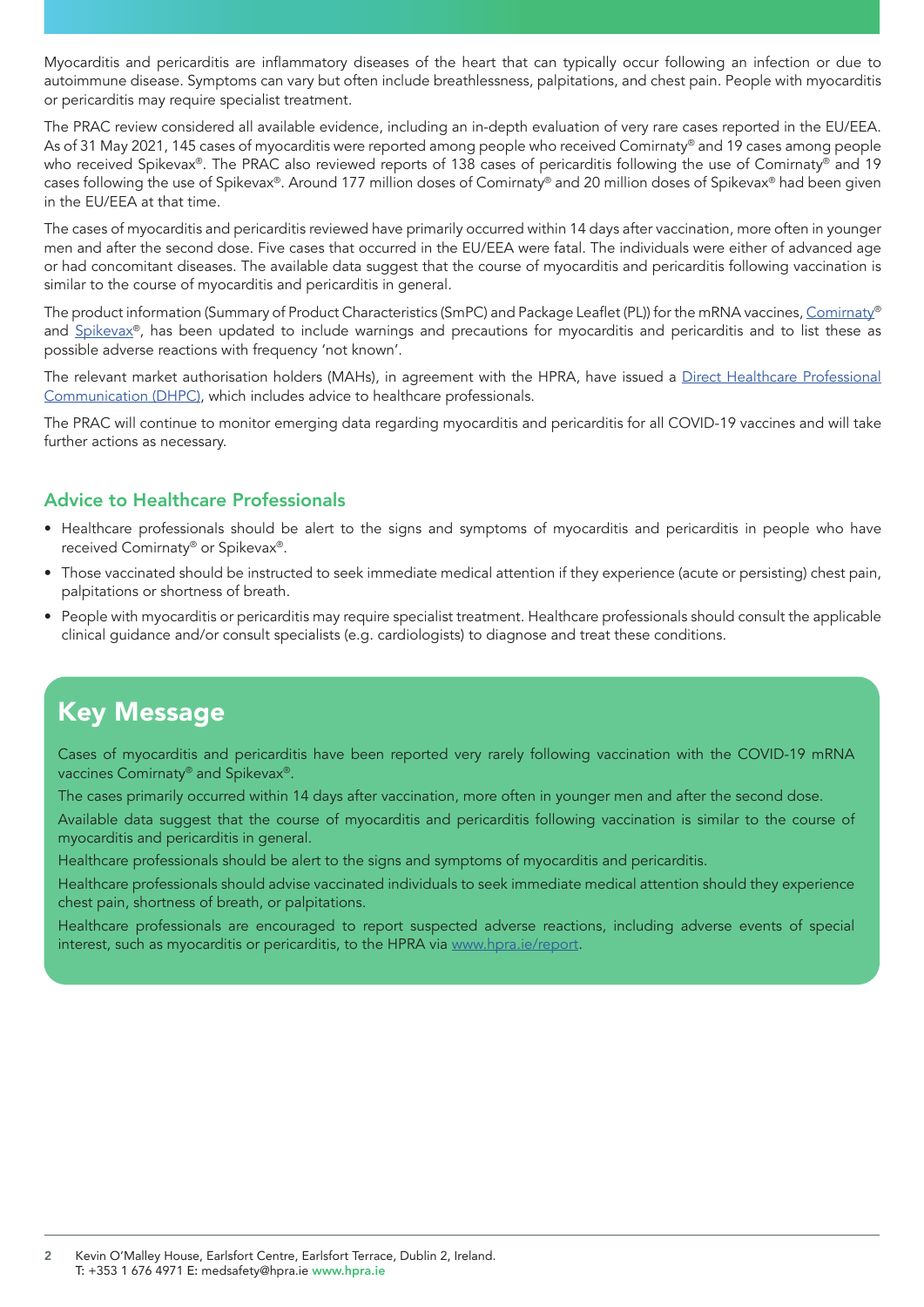## Thrombosis with thrombocytopenia syndrome (TTS) – Vaxzevria® and COVID-19 Vaccine Janssen®

Vaxzevria® (previously COVID-19 Vaccine AstraZeneca) and COVID-19 Vaccine Janssen® are adenoviral vector vaccines which received conditional marketing authorisations in the EU in January and March 2021, respectively. Use of both vaccines has been associated with a very rare risk of developing a condition known as thrombosis with thrombocytopenia syndrome (TTS).

In March 2021, the EMA's Pharmacovigilance Risk Assessment Committee (the PRAC) initiated a review of embolic and thromboembolic events following vaccination with Vaxzevria®. The review involved evaluation of data from different sources including spontaneous reports from the EMA database of suspected adverse reactions (EudraVigilance), individual cases, "observed versus expected" analyses, available literature as well as input from an *ad hoc* expert group. Some of the cases under review were severe and presented as venous thrombosis in unusual sites, such as cerebral venous sinus thrombosis and splanchnic vein thrombosis, as well as arterial thrombosis, often concomitant with thrombocytopenia and in some cases accompanied by bleeding. Other cases involved thrombosis in more typical sites, including deep vein thrombosis (DVT) or pulmonary embolism (PE). The majority occurred within two to three weeks of the first dose of Vaxzevria®, mainly in women under 60 years of age, possibly reflecting exposure patterns to Vaxzevria® in the EU/EEA at that time. In a number of cases, there was a fatal outcome.

The product information for [Vaxzevria®](https://www.ema.europa.eu/en/medicines/human/EPAR/vaxzevria-previously-covid-19-vaccine-astrazeneca#product-information-section) was updated at that time with a warning that thrombosis together with thrombocytopenia, in some cases accompanied by bleeding, has been observed very rarely following vaccination. Healthcare professionals were advised that individuals diagnosed with thrombocytopenia within three weeks after vaccination with Vaxzevria®, should be actively investigated for signs of thrombosis. Similarly, individuals who present with thrombosis within three weeks of vaccination should be evaluated for thrombocytopenia.

In April 2021, the PRAC concluded that a causal relationship between Vaxzevria and TTS was at least a reasonable possibility, with TTS added to the product information as a possible adverse reaction with a frequency of 'very rare'. A contraindication in individuals who have experienced TTS following previous vaccination with Vaxzevria® was subsequently added in May 2021.

A further analysis and stratification of data was performed by the EMA in April 2021 to put the very rare cases of TTS associated with Vaxzevria® in the context of the benefits of vaccination. That analyses conducted show that the benefits of vaccination improve with increasing age and increasing infection rates<sup>1</sup>.

In April 2021, following a review of US data and prior to the commencement of the use of the vaccine in immunisation programmes across the EU/EEA, the PRAC concluded that a warning about TTS should also be included in the product information for COVID-19 Vaccine Janssen®. TTS was listed as a possible adverse reaction of the vaccine with a frequency of 'very rare'. The product information was subsequently further updated in May 2021 to include current advice on the signs and symptoms, detection, diagnosis and treatment of TTS.

Interim case definitions for TTS focus on cases that have both thrombocytopenia and thrombosis<sup>2</sup>. In several of the reported cases with concomitant thrombosis and thrombocytopenia, testing for anti-platelet factor 4 (PF4) antibodies was positive or strongly positive. Extensive work-up for other potential mechanisms that could cause thrombosis and/or thrombocytopenia has been provided for a minority of these cases; however, no other abnormalities have been found that are considered to explain the observed events. The exact pathophysiological mechanism for the occurrence of these thrombotic events is not defined yet; with the understanding of the role of PF4 antibodies still evolving.

Epidemiology and risk factors for TTS are yet to be fully characterised. A number of studies are being put in place to identify the exact pathophysiological mechanism for the occurrence of these thrombotic events and define the precise magnitude of the risk. Summaries of national cases of suspected TTS are provided in the HPRA Safety Updates on COVID-19 Vaccines, the most recent of which was published on [15 July 2021.](https://www.hpra.ie/docs/default-source/default-document-library/safety-update-covid-19-vaccines-overview-of-national-reporting-experience-(15072021).pdf?sfvrsn=4) Information on reporting rates of cases of TTS based on post marketing experience in the EU/EEA and in the UK have been published by the [EMA](https://www.ema.europa.eu/en/documents/referral/use-vaxzevria-prevent-covid-19-article-53-procedure-assessment-report_en.pdf) and [MHRA](https://www.gov.uk/government/publications/coronavirus-covid-19-vaccine-adverse-reactions/coronavirus-vaccine-summary-of-yellow-card-reporting), respectively.

The very rare risk of TTS with these vaccines was highlighted in [Direct Healthcare Professional Communications \(DHPCs\) and](http://www.hpra.ie/homepage/medicines/covid-19-updates/covid-19-vaccine-communications) [Issues 102 and 103 of the HPRA's Drug Safety Newsletter.](http://www.hpra.ie/homepage/medicines/covid-19-updates/covid-19-vaccine-communications) In June 2021, the EMA published a [statement](https://www.ema.europa.eu/en/news/ema-raises-awareness-clinical-care-recommendations-manage-suspected-thrombosis-thrombocytopenia) to raise awareness amongst healthcare professionals of TTS clinical care recommendations issued by learned societies. The Irish Haematology Society Coagulation Special Interest Group have also a published [Guidance on the diagnosis and management of thrombocytopenia and](https://hse.drsteevenslibrary.ie/ld.php?content_id=33558658) [thrombosis](https://hse.drsteevenslibrary.ie/ld.php?content_id=33558658). A summary of current regulatory advice is outlined in the section 'Advice to Healthcare Professionals' below.

The PRAC will continue to monitor emerging evidence regarding TTS and will take further actions as necessary.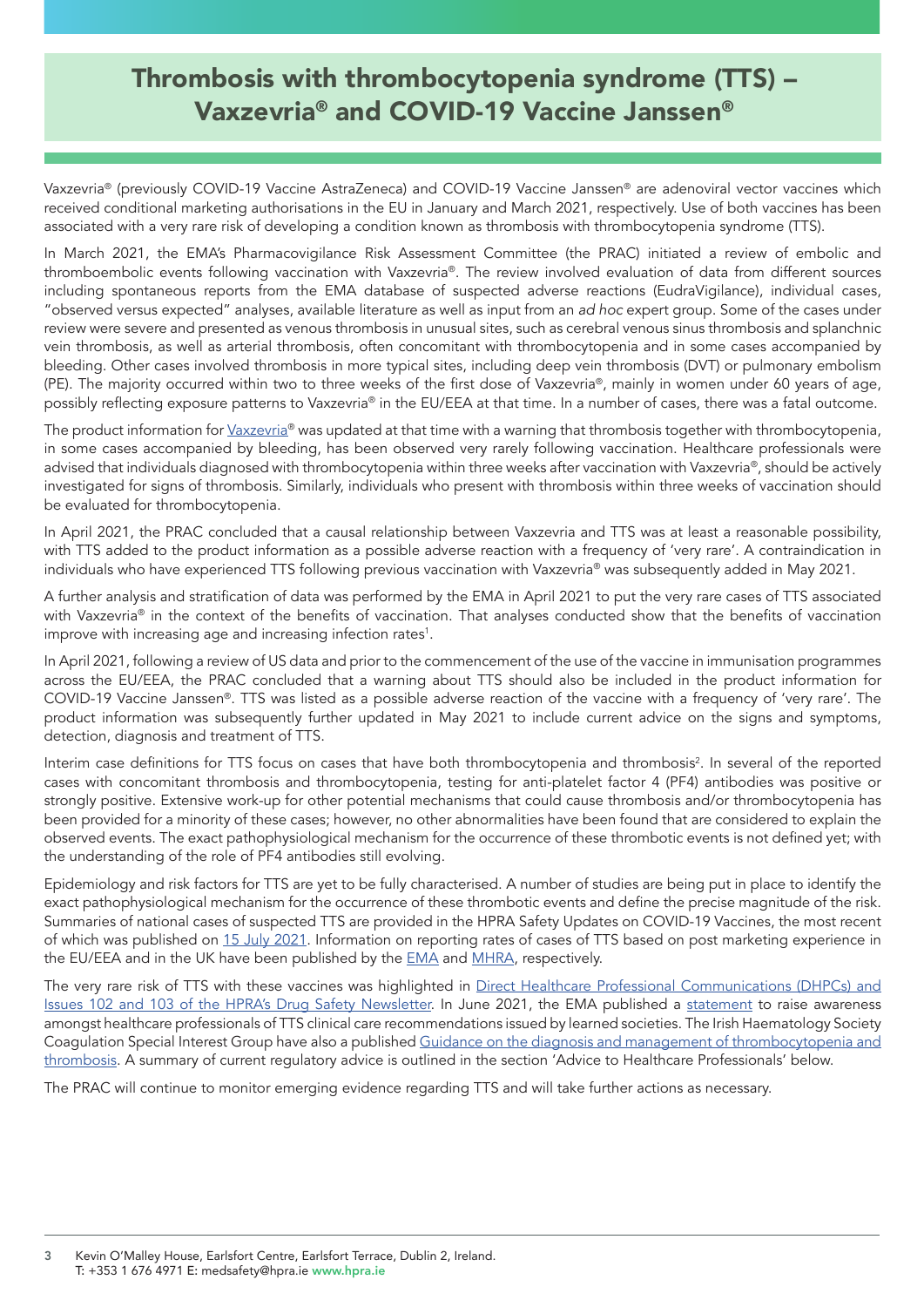### Advice to Healthcare Professionals

- Healthcare professionals should be alert to the signs and symptoms of thromboembolism and/or thrombocytopenia.
- Those vaccinated should be instructed to seek immediate medical attention if they develop symptoms such as shortness of breath, chest pain, leg swelling, leg pain or persistent abdominal pain following vaccination. Additionally, anyone with neurological symptoms including severe or persistent headaches, blurred vision, confusion or seizures after vaccination, or who experiences skin bruising (petechia) beyond the site of vaccination after a few days, should seek prompt medical attention.
- Individuals presenting with thrombocytopenia within three weeks after vaccination should be actively investigated for signs of thrombosis. Similarly, individuals who present with thrombosis within three weeks of vaccination should be evaluated for thrombocytopenia.
- TTS requires specialised clinical management. Healthcare professionals should consult the applicable guidance and/or consult specialists (e.g., haematologists, specialists in coagulation) to diagnose and treat patients presenting with thrombocytopenia and/or thrombosis following vaccination with either COVID-19 Vaccine Janssen® or Vaxzevria®. Guidance on diagnosis and management of thrombocytopenia and thrombosis, devised by the Irish Haematology Society Coagulation Special Interest Group, is available on the [HSE website section on COVID-19 Vaccine Information for Health Professionals](https://www.hse.ie/eng/health/immunisation/hcpinfo/covid19vaccineinfo4hps/) under 'Clinical Information'.

## Key Message

A combination of thrombosis and thrombocytopenia (TTS), in some cases accompanied by bleeding, has been observed very rarely following vaccination with adenoviral vector vaccines Vaxzevria® and COVID-19 Vaccine Janssen®. This includes severe cases of venous thrombosis at unusual sites such as cerebral venous sinus thrombosis, splanchnic vein thrombosis as well as arterial thrombosis concomitant with thrombocytopenia. Some cases had a fatal outcome. The majority of these cases occurred within the first three weeks following vaccination.

Individuals diagnosed with thrombocytopenia within three weeks after vaccination with Vaxzevria® or COVID-19 Vaccine Janssen® should be actively investigated for signs of thrombosis. Similarly, individuals who present with thrombosis within three weeks of vaccination should be evaluated for thrombocytopenia.

TTS requires specialised clinical management. Healthcare professionals should consult applicable guidance and/or consult specialists (e.g. haematologists, specialists in coagulation) to diagnose and treat this condition.

The second dose of Vaxzevria® is contraindicated for people who have experienced TTS following previous vaccination with Vaxzevria<sup>®</sup>.

Healthcare professionals are encouraged to report suspected adverse reactions, including adverse events of special interest, such as TTS, to the HPRA via [www.hpra.ie/report.](http://www.hpra.ie/homepage/about-us/report-an-issue)

#### *References*

- *1. European medicines Agency: Assessment report EMA/239822/2021 [https://www.ema.europa.eu/en/documents/referral/use-vaxzevria-prevent](https://www.ema.europa.eu/en/documents/referral/use-vaxzevria-prevent-covid-19-article-53-procedure-assessment-report_en.pdf)[covid-19-article-53-procedure-assessment-report\\_en.pdf](https://www.ema.europa.eu/en/documents/referral/use-vaxzevria-prevent-covid-19-article-53-procedure-assessment-report_en.pdf) (Accessed 20 July 2021)*
- 2. Updated Proposed Brighton Collaboration process for developing a standard case definition for study of new clinical syndrome X, as applied to *Thrombosis with Thrombocytopenia Syndrome (TTS).* [https://brightoncollaboration.us/wp-content/uploads/2021/05/TTS-Interim-Case-Definition](https://brightoncollaboration.us/wp-content/uploads/2021/05/TTS-Interim-Case-Definition-v10.16.3-May-23-2021.pdf)*[v10.16.3-May-23-2021.pdf](https://brightoncollaboration.us/wp-content/uploads/2021/05/TTS-Interim-Case-Definition-v10.16.3-May-23-2021.pdf)*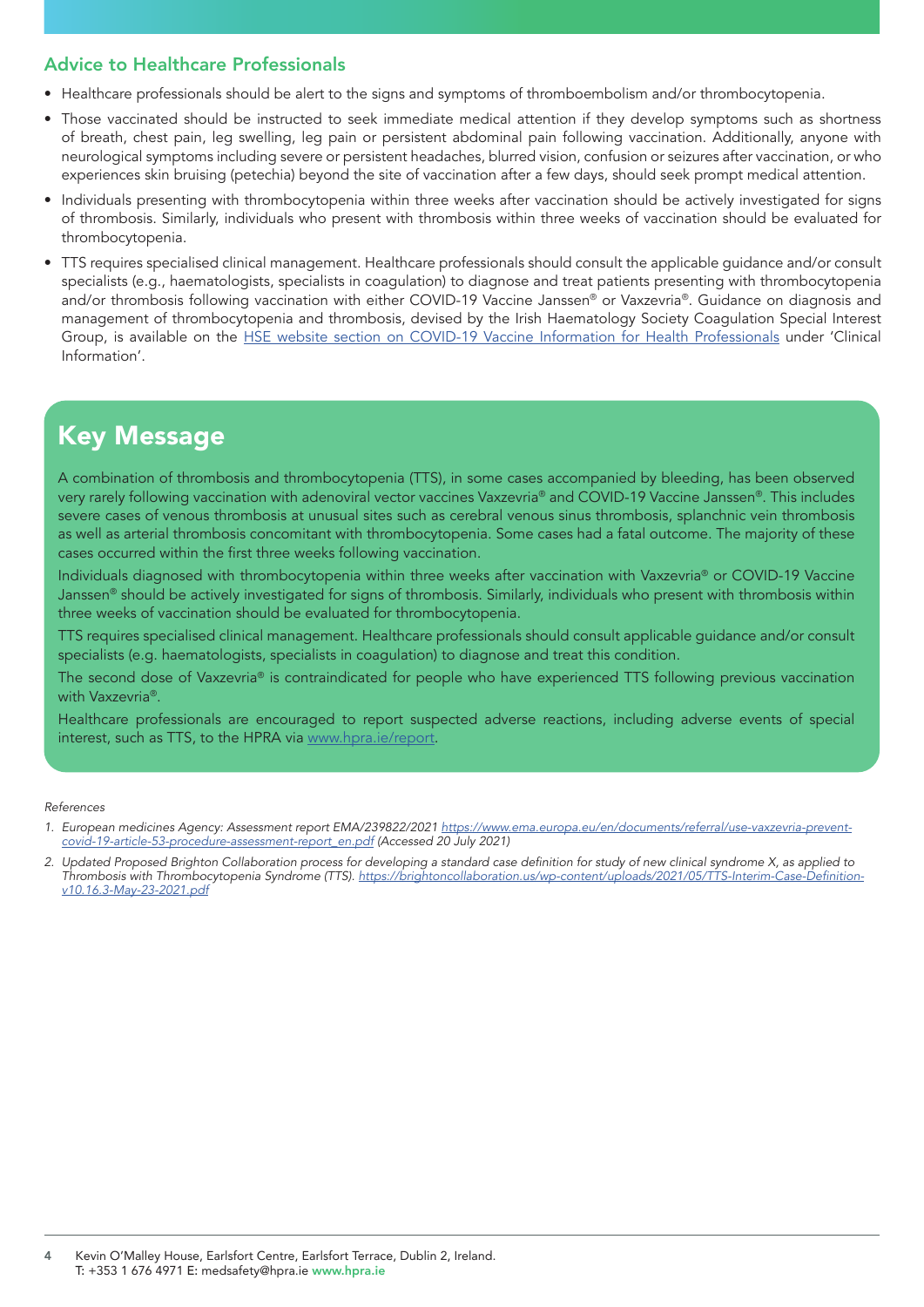## Capillary Leak Syndrome – Vaxzevria® and COVID-19 Vaccine Janssen®

The European Medicines Agency's (EMA) Pharmacovigilance Risk Assessment Committee (the PRAC) recommended updates to the product information for [Vaxzevria®](https://www.ema.europa.eu/en/news/vaxzevria-ema-advises-against-use-people-history-capillary-leak-syndrome) (previously COVID-19 Vaccine AstraZeneca) and [COVID-19 Vaccine Janssen](https://www.ema.europa.eu/en/news/ema-advises-against-use-covid-19-vaccine-janssen-people-history-capillary-leak-syndrome)®, to reflect current scientific knowledge and advice on capillary leak syndrome (CLS).

CLS is a rare disorder characterised by a dysfunctional inflammatory response, endothelial dysfunction, and extravasation of fluid from the vascular space to the interstitial space leading to shock, haemoconcentration, hypoalbuminaemia and potentially consequent organ failure. Patients may present with a rapid swelling of the arms and legs, sudden weight gain and feel faint due to low blood pressure. CLS occurs rarely in the general population with fewer than 500 cases described worldwide in the literature1 , however, it is likely that estimates are lower than the true event rates. Some cases of systemic CLS reported in the literature have been triggered by COVID-19 infection.

The updates to product information follow an in-depth review by the PRAC of six reports of CLS in people vaccinated with [Vaxzevria](https://www.ema.europa.eu/en/news/vaxzevria-ema-advises-against-use-people-history-capillary-leak-syndrome)®, mostly within four days of vaccination. A history of CLS was apparent in some of the cases, with a fatal outcome reported in one case. The PRAC also reviewed three cases of CLS in people who had received [COVID-19 Vaccine Janssen](https://www.ema.europa.eu/en/news/ema-advises-against-use-covid-19-vaccine-janssen-people-history-capillary-leak-syndrome)®, and which occurred within two days of vaccination. One of those affected had a history of CLS and two subsequently died. Overall, the reporting rate of CLS is estimated to be one case per 5 million doses of Vaxzevria®, and one case per 6 million doses of COVID-19 Vaccine Janssen®.

[Vaxzevria](https://www.ema.europa.eu/en/medicines/human/EPAR/vaxzevria-previously-covid-19-vaccine-astrazeneca#product-information-section)® and [COVID-19 Vaccine Janssen](https://www.ema.europa.eu/en/medicines/human/EPAR/covid-19-vaccine-janssen#product-information-section)® are both contraindicated in any individual who has previously experienced episodes of CLS. Product information for both vaccines has been updated to include CLS as a possible adverse reaction with a frequency of 'not known'.

Direct Healthcare Professional Communications (DHPCs) regarding CLS in association with [Vaxzevria®](https://www.hpra.ie/docs/default-source/default-document-library/important-safety-information---vaxzevria---covid-19-vaccine-astrazeneca.pdf?sfvrsn=0) and [COVID-19 Vaccine](https://www.hpra.ie/docs/default-source/default-document-library/important-safety-information---covid-19-vaccine-janssen4cf20f2697826eee9b55ff00008c97d0.pdf?sfvrsn=0) Janssen<sup>®</sup> were circulated in June and July 2021, respectively. The PRAC will continue to monitor emerging data regarding CLS and will take further actions as necessary.

### Advice to Healthcare Professionals

- Vaxzevria® and COVID-19 Vaccine Janssen® are contraindicated in individuals who have previously experienced episodes of CLS.
- Healthcare professionals should be aware of the signs and symptoms of CLS. Patients with an acute episode of CLS following vaccination require prompt treatment and may require continuous specialist monitoring and intensive supportive therapy.
- Healthcare professionals should advise patients receiving these vaccines that they must seek medical attention immediately if they experience swelling of the arms and legs or have sudden weight gain in the days after vaccination, which may be associated with feeling faint (due to low blood pressure).

## Key Message

Very rare cases of capillary leak syndrome (CLS) have been reported in the first days after vaccination with Vaxzevria® and COVID-19 Vaccine Janssen®, in some cases with a fatal outcome. A history of CLS has been reported in some cases.

Vaxzevria® and COVID-19 Vaccine Janssen® are contraindicated in individuals who have previously experienced episodes of CLS.

CLS is characterised by acute episodes of oedema mainly affecting the limbs, hypotension, haemoconcentration and hypoalbuminaemia. Patients with an acute episode of CLS following vaccination require prompt recognition and treatment. Intensive supportive therapy is usually warranted.

Direct Healthcare Professional Communications (DHPCs) regarding CLS in association with [Vaxzevria®](https://www.hpra.ie/docs/default-source/default-document-library/important-safety-information---vaxzevria---covid-19-vaccine-astrazeneca.pdf?sfvrsn=0) and COVID-19 [Vaccine Janssen®](https://www.hpra.ie/docs/default-source/default-document-library/important-safety-information---covid-19-vaccine-janssen4cf20f2697826eee9b55ff00008c97d0.pdf?sfvrsn=0) were circulated in June and July 2021, respectively.

Healthcare professionals are encouraged to report suspected adverse reactions, including adverse events of special interest, such as CLS, to the HPRA via [www.hpra.ie/report.](http://www.hpra.ie/homepage/about-us/report-an-issue)

*References*

5 Kevin O'Malley House, Earlsfort Centre, Earlsfort Terrace, Dublin 2, Ireland. T: +353 1 676 4971 E: medsafety@hpra.ie [www.hpra.ie](http://www.hpra.ie)

<sup>1.</sup> National Organization for Rare Disorders (2021) Systemic Capillary Leak Syndrome. Available at: [https://rarediseases.org/rare-diseases/systemic](https://rarediseases.org/rare-diseases/systemic-capillary-leak-syndrome/)*[capillary-leak-syndrome/](https://rarediseases.org/rare-diseases/systemic-capillary-leak-syndrome/) (Accessed 6 July 2021)*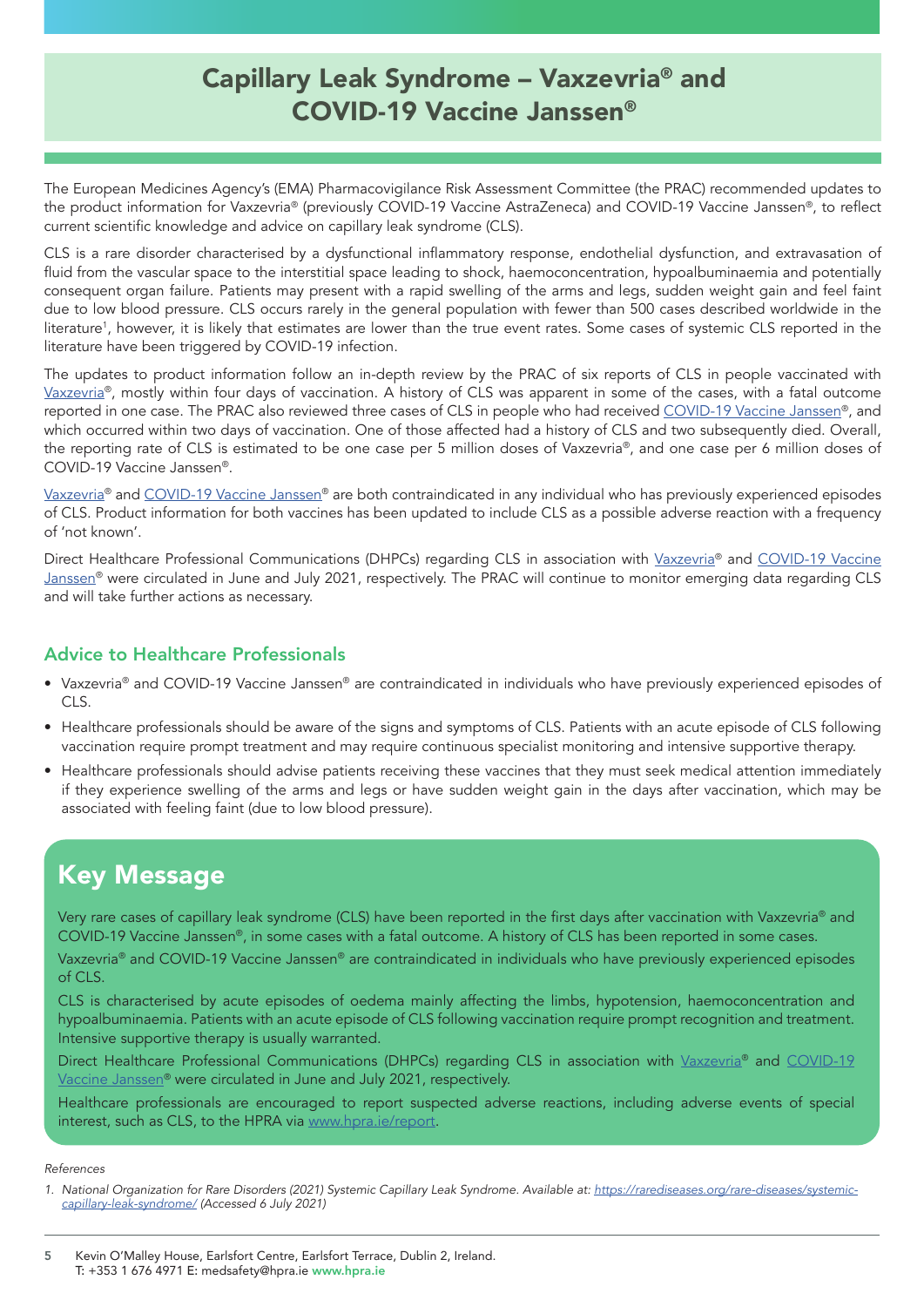## Guillain-Barré Syndrome (GBS) – Vaxzevria® and COVID-19 Vaccine Janssen®

The European Medicines Agency's (EMA) Pharmacovigilance Risk Assessment Committee (the PRAC), has recommended updates to product information for Vaxzevria® (previously COVID-19 Vaccine AstraZeneca) and COVID-19 Vaccine Janssen® to reflect current scientific knowledge on Guillain-Barré syndrome (GBS).

The update follows a review of the available evidence, including very rare reports of GBS occurring following vaccination. For Vaxzevria®, a total of 227 cases of GBS had been reported from the EU/EEA by 27 June 2021, while around 50 million doses had been given. In relation to COVID-19 Vaccine Janssen®, the PRAC assessment took account of 108 cases of GBS reported worldwide as of 30 June 2021, when over 20 million people had received the vaccine. Among these reports, there was one fatal outcome.

Although cases of GBS after Vaxzevria® and COVID-19 Vaccine Janssen® have been reported very rarely, in view of the seriousness of this condition, the PRAC recommended a warning is included in product information, to raise awareness amongst healthcare professionals, and to allow for early diagnosis, supportive care and treatment. Those vaccinated are advised to seek immediate medical attention if they develop signs and symptoms suggestive of GBS.

The PRAC will continue to monitor data regarding GBS and will take further action as necessary.

### Advice to Healthcare Professionals

- Cases of GBS have been reported very rarely following vaccination with COVID-19 Vaccine Janssen® and Vaxzevria®.
- Healthcare professionals should be alert to signs and symptoms of GBS to ensure correct diagnosis, to initiate adequate supportive care and treatment and to rule out other causes.
- Healthcare professionals should advise people receiving COVID-19 Vaccine Janssen® or Vaxzevria® to seek immediate medical attention if they develop symptoms suggestive of GBS, such as weakness in the extremities that can progress to the chest and face.

### Key Message

Very rare cases of Guillain-Barré syndrome (GBS) have been reported in people that have received Vaxzevria® and COVID-19 Vaccine Janssen®.

The product information for COVID-19 Vaccine Janssen® and Vaxzevria® includes a warning to raise awareness amongst healthcare professionals and people taking the vaccine, and to allow for early diagnosis, supportive care and treatment.

Healthcare professionals are encouraged to report suspected adverse reactions, including adverse events of special interest, such as Guillain-Barré syndrome, to the HPRA via [www.hpra.ie/report.](http://www.hpra.ie/homepage/about-us/report-an-issue)